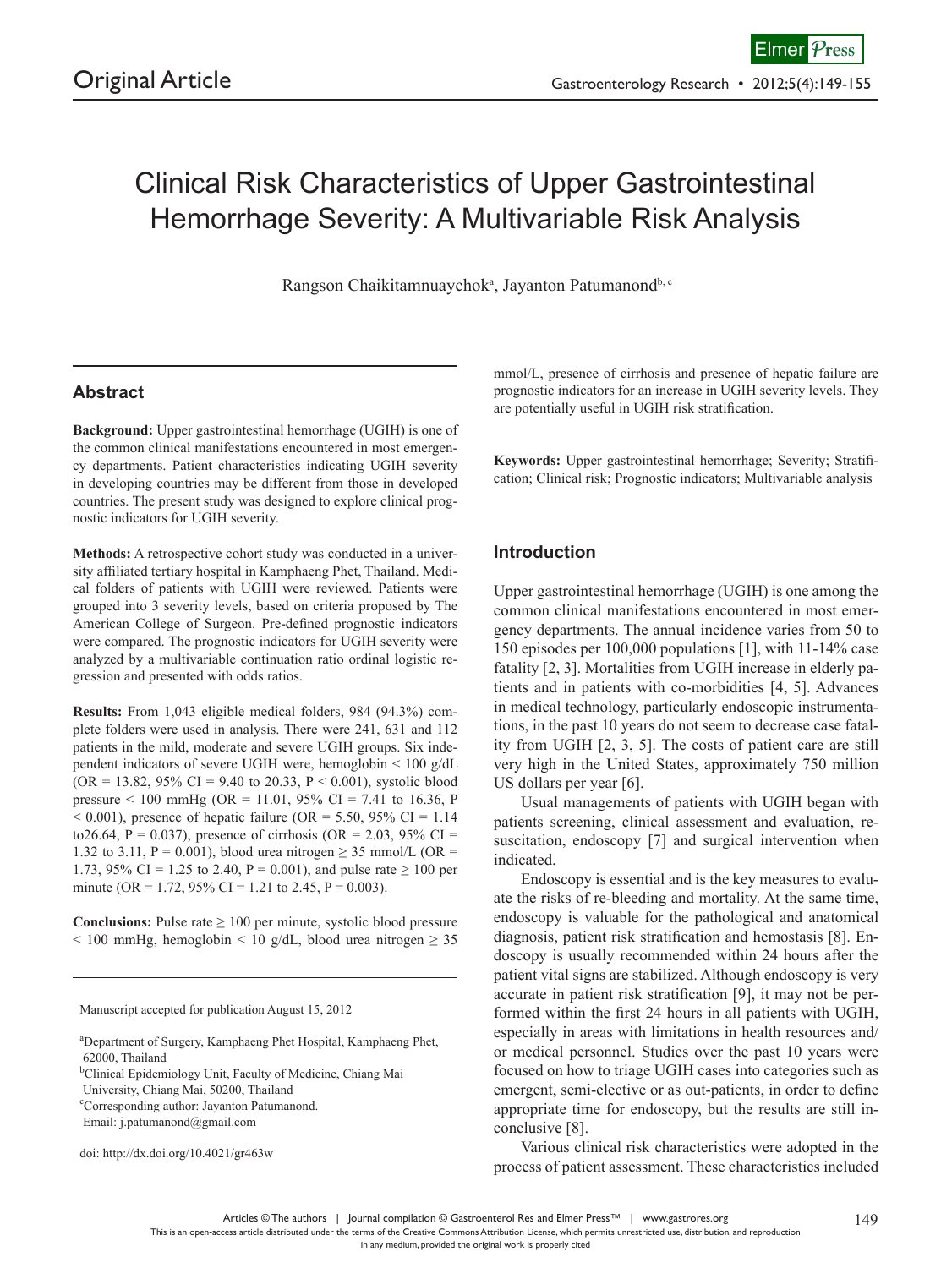the patient age, presence of shock, professional diagnosis, hemoglobin level measured on arrival at emergency rooms, presenting symptoms, size of ulcers, stigmata of hemorrhage and blood transfusion [10-20]. Those clinical risks were further applied into a prognostic scoring algorithm to evaluate UGIH patients risk of death and/or re-bleeding [7], and also to screen for and to select high risk patients into intervention within an appropriate time.

The most well known prognostic scores are probably "The Rockall Score" [21] and "The Blatchford Score" [22]. The Rockall Score was developed in the UK in 1995 [2], published in 1996 [3] and was validated in the following year [23]. The objective of the score was to predict patient poor clinical outcomes. It was also validated in many other settings, but with diverse conclusions. Some authors reported good prediction for re-bleeding, but poor prediction for death [24, 25]. The others reported the opposite directions [26, 27]. However, all authors agreed that a decrease in scores results in an over-estimation and that an increase in scores results in a loss of discrimination [7]. The Blatchford Score was proposed in 2000 [22] to be used in patients evaluation before endoscopy, and to search for patients requiring intervention, such as blood transfusion, hemostasis, either with endoscopy and/or surgery [22]. The score comprised both clinical examinations and laboratory tests [2, 22]. Validation studies of the score concluded that it can be used in screening UGIH patients on admission into those with high risk who needed blood transfusion, endoscopy or intervention, and patients with low risk who do not need such interventions [28-30]. External validation of the Blatchford score reported a high sensitivity of 99-100% in high risk patients [29, 30], but a low specificity of 13% [30]. Other prognostic scores such as "The Baylor College Score" [31] and "The Cedars-Sinai Score" [32] were not worldwide, partly because they required early endoscopy and that re-bleeding was unacceptably under-estimated [7].

The clinical risk characteristics reported in developed countries may be different from developing countries. The present study was initiated to explore and investigate for the different clinical risk characteristics associated with the severity of UGIH in a tertiary hospital in a developing country.

## **Methods**

## **Patients**

Kamphaeng Phet Hospital is a university affiliated tertiary hospital located in the lower northern part of Thailand. It represents a common tertiary hospital of the country. Medical folders of patients admitted to the hospital with UGIH during 2009 - 2010 were searched from the hospital computer database system, using ICD-10, K-920-hematemesis, K-921-melena, and K-922-gastro intestinal hemorrhage un-

| Table 1. Classification of Hypovolemic Shock Manifestation and Fluid Resuscitation                                           |                     |                |                                                   |                        |
|------------------------------------------------------------------------------------------------------------------------------|---------------------|----------------|---------------------------------------------------|------------------------|
|                                                                                                                              | Class               | $\prod$ ass    | $\overline{\text{Class}}$ $\overline{\text{III}}$ | Class IV               |
| Blood loss (mL)                                                                                                              | Up to 750           | $750 - 1,500$  | $1,500 - 2,000$                                   | > 2,000                |
| Blood loss (%BV*)                                                                                                            | Up to 15%           | 15-30%         | 30-40%                                            | > 40%                  |
| Pulse rate (/min)                                                                                                            | < 100               | $100 - 120$    | $120 - 140$                                       | $>140$                 |
| Blood pressure (mmHg)                                                                                                        | Normal              | Normal         | Decreased                                         | Decreased              |
| Pulse pressure (mmHg)                                                                                                        | Normal or increased | Decreased      | Decreased                                         | Decreased              |
| Respiratory rate (/min)                                                                                                      | $14 - 20$           | $20 - 30$      | $30 - 40$                                         | > 35                   |
| Urine output (mL/h)                                                                                                          | > 30                | $20 - 30$      | $5 - 15$                                          | Negligible             |
| CNS**/mental status                                                                                                          | Slightly anxious    | Mildly anxious | Anxious and confused                              | Confused and lethargic |
| Fluid replacement                                                                                                            | Crystalloid         | Crystalloid    | Crystalloid and blood                             | Crystalloid and blood  |
| "BV: blood volume; **CNS: central nervous system. Abstracted and simplified from The American College of Surgeons, 2008 [33] |                     |                |                                                   |                        |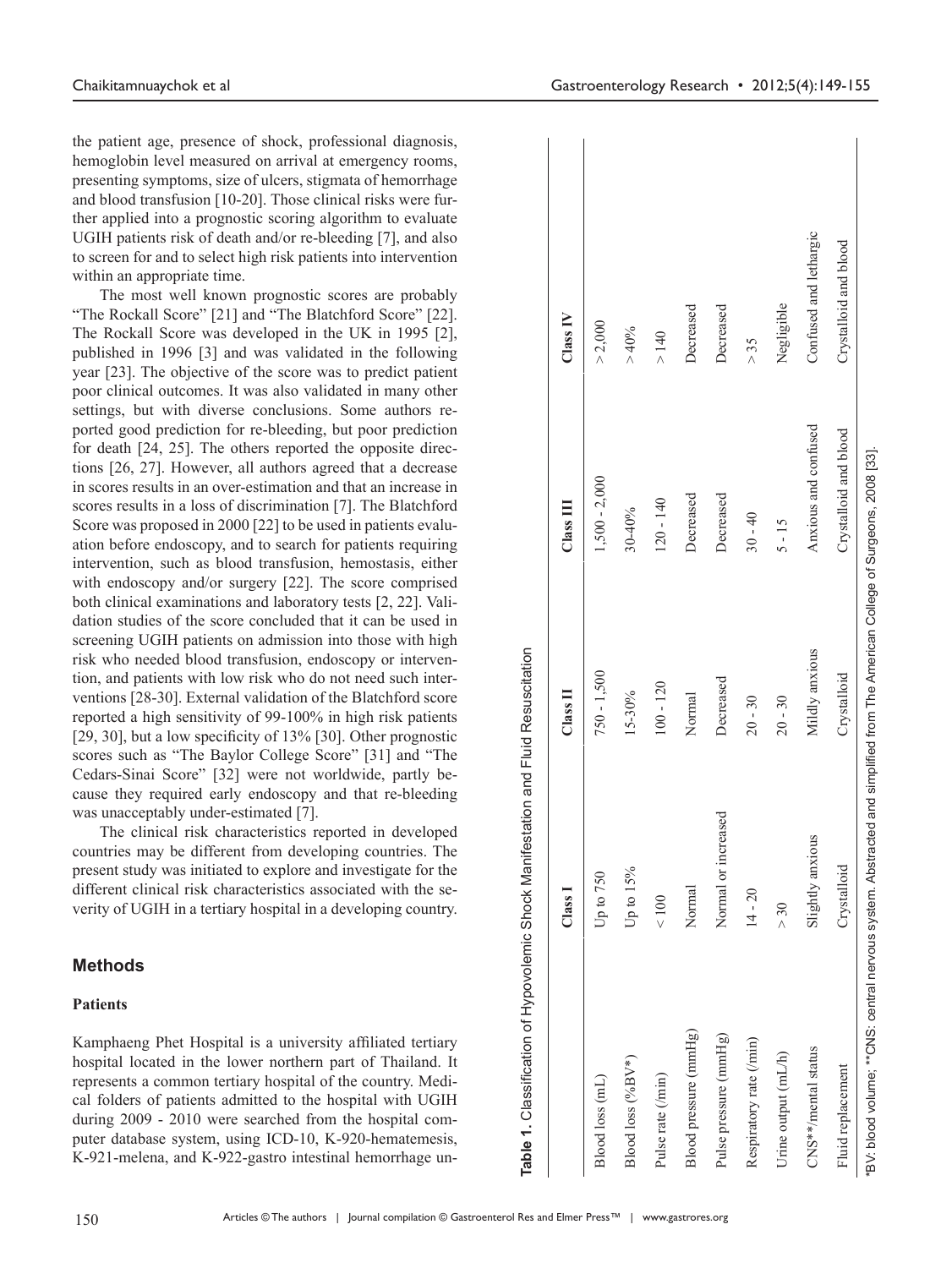| <b>Characteristics</b>              | <b>Mild</b><br>$(n = 241)$ | Moderate<br>$(n = 631)$ | <b>Severe</b><br>$(n = 112)$ | P-value*     |
|-------------------------------------|----------------------------|-------------------------|------------------------------|--------------|
|                                     | $n$ (%)<br>n(%)            | $n(^{0}/_{0})$          |                              |              |
| Demographics                        |                            |                         |                              |              |
| Male                                | 164(68.1)                  | 408 (64.7)              | 79 (70.5)                    | 0.968        |
| Age (year) (mean $\pm$ SD)          | $54.4 \pm 17.9$            | $60.3 \pm 14.7$         | $58.1 \pm 13.8$              | 0.009        |
| Mode of presentation                |                            |                         |                              |              |
| Hematemesis                         | 111(46.1)                  | 286 (45.3)              | 58 (51.8)                    | 0.467        |
| Coffee ground vomiting              | 63(26.1)                   | 110(17.4)               | 23(20.5)                     | 0.051        |
| Hematochezia                        | 19(7.9)                    | 38(6.0)                 | 8(7.1)                       | 0.586        |
| Melena                              | 108(44.8)                  | 401(63.6)               | 65(58.0)                     | < 0.001      |
| Syncope                             | 26(10.8)                   | 136(21.6)               | 30(26.8)                     | < 0.001      |
| Hemodynamics                        |                            |                         |                              |              |
| Pulse (/min) (mean $\pm$ SD)        | $89.8 \pm 16.6$            | $91.6 \pm 15.6$         | $93.4 \pm 16.5$              | 0.024        |
| $SBP$ (mmHg) (mean $\pm$ SD)        | $128.0 \pm 20.9$           | $120.8 \pm 20.6$        | $89.4 \pm 16.5$              | ${}< 0.001$  |
| Biochemicals                        |                            |                         |                              |              |
| Hemoglobin $(g/dL)$ (mean $\pm$ SD) | $11.4 \pm 2.4$             | $7.0 \pm 2.1$           | $7.4 \pm 2.8$                | ${}< 0.001$  |
| $BUN (mmol/L) (mean \pm SD)$        | $23.7 \pm 16.2$            | $36.6 \pm 21.7$         | $37.5 \pm 22.6$              | ${}< 0.001$  |
| Co-morbidities                      |                            |                         |                              |              |
| Cirrhosis                           | 14(5.8)                    | 101(16.0)               | 26(23.2)                     | ${}< 0.001$  |
| Hepatic failure                     | 0(0)                       | 6(1.0)                  | 2(1.8)                       | 0.064        |
| Cardiac failure                     | 0(0)                       | 6(1.0)                  | 3(2.7)                       | 0.017        |
| Renal failure                       | 4(1.7)                     | 53 $(8.4)$              | 12(10.7)                     | < 0.001      |
| Clinical outcomes                   |                            |                         |                              |              |
| Rebleed                             | 6(2.5)                     | 41 $(6.5)$              | 17(15.2)                     | ${}_{0.001}$ |
| Dead                                | 0(0)                       | 1(0.2)                  | 19(17.0)                     | ${}< 0.001$  |

**Table 2.** Demographic and Clinical Profiles of Patients With Upper Gastrointestinal Hemorrhage, by Severity Definition

\*P-value from chi-squared for trend (categorical data), or two-way ANOVA by rank (numerical data).

specified. The number of eligible patients under the above criteria was 685 in 2009 and 350 in 2010.

## **Risk characteristics**

Study parameters included: 1) Demographic data; gender and

age; 2) Mode of presentation; hematemesis, coffee ground vomiting, hematochezia, melena and syncope; 3) Hemodynamic; pulse rate and systolic blood pressure; 4) Biochemical investigations; hemoglobin and blood urea nitrogen; 5) Co-morbidities; presence of cirrhosis, hepatic failure, cardiac failure and renal failure.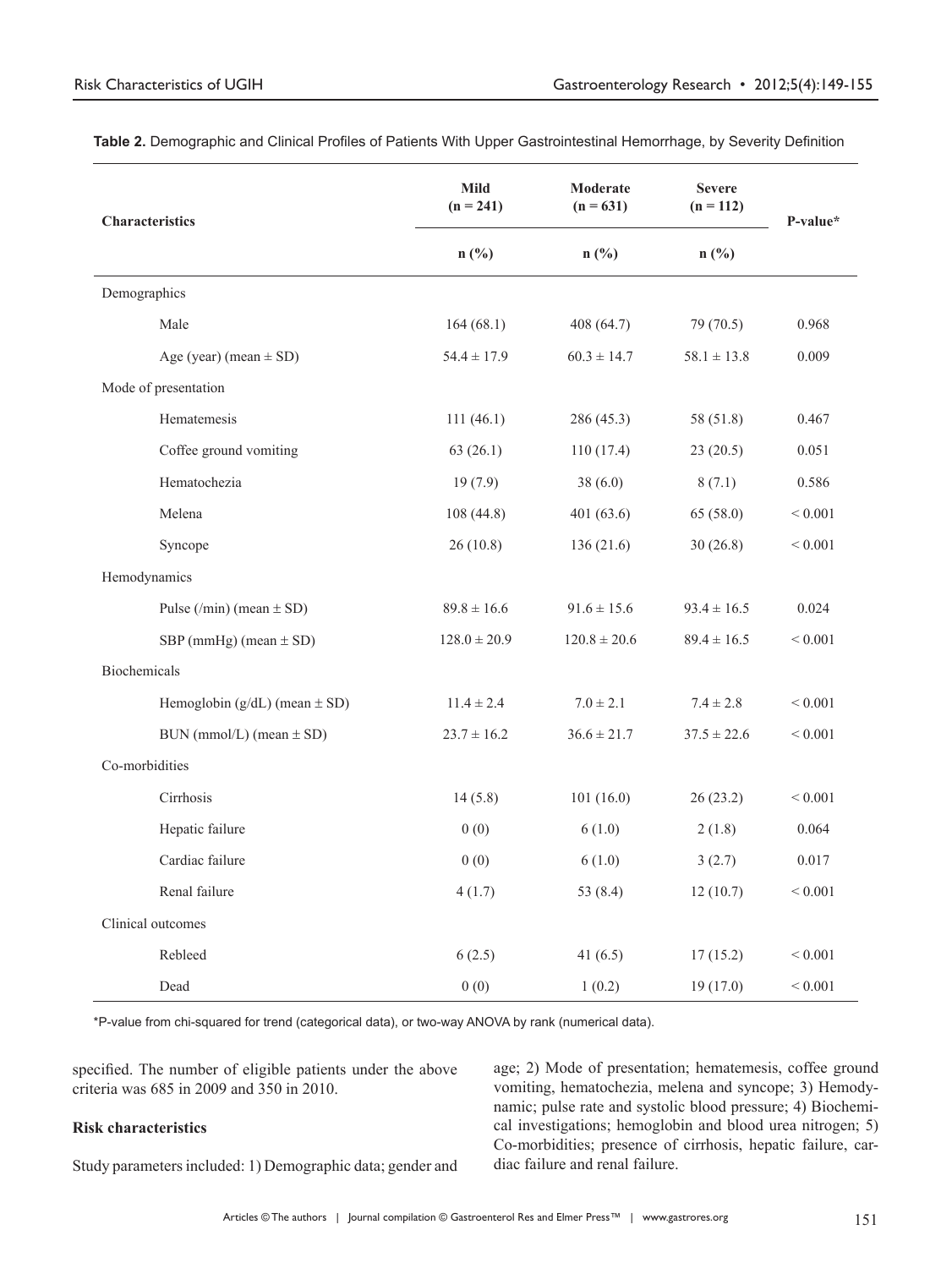## **Definitions of severity**

The severity of UGIH was operationally defined by the following criteria: 1) Severe; patients who hemostasis was done under surgical intervention, patients with grade 3 and 4 shock (Table 1) [33], or patients who died of UGIH; 2) Moderate; patients who hemostasis was done under endotherapy (endoscopy), patients with re-bleeding, patients with grade 1 and 2 shock [33], or patients who required blood transfusion; 3) Mild; patient without shock, patients who did not require any intervention under endoscopy, or patients who required no blood transfusion.

#### **Data analysis**

Patient parameters were compared across the 3 severity categories by chi-squared tests for trend and a two-way analysis of variance by rank (Friedmann ANOVA). To maximize the statistical power of analysis of the 3 ordinal clinical outcomes (severe, moderate and mild), we chose a multivariable ordinal continuation ratio logistic regression to analyze the prognostic indicators for UGIH severity.

The study protocol was approved by The Kamphaeng Phet Hospital Ethical Committee for Clinical Research. Patient consent forms were not required in this retrospective data review. Patient names and other traceable identifications were confidential and omitted in all process of data management.

The 2 authors received no outside grants and reported no conflicts of interests.

## **Results**

During 2009 - 2010, there were 1,043 patients who met the study criteria. Some information was missing in 59 patients. These missing information were; pulse rate  $(n = 8)$ , systolic blood pressure  $(n = 6)$ , hemoglobin  $(n = 20)$  and blood urea nitrogen (n = 47). The remaining patients (n = 984, 94.3%) were used in analysis.

Patients were categorized into 3 levels of severity; mild  $(n = 241)$ , moderate  $(n = 631)$  and severe  $(n = 112)$  following the aforementioned criteria. The three severity groups were similar in gender, presentation with hematemesis, and hematochezia (Table 2). The characteristics that were different among the three groups were; age, presentation with coffee ground vomiting, melena, syncope, pulse rate, systolic blood pressure, hemoglobin level, blood urea nitrogen, presence of cirrhosis, hepatic failure, cardiac failure, and renal failure.

The significantly different characteristics detected in Table 2 were further analyzed simultaneously to explore for their independent effects, by a multivariable ordinal continuation ratio logistic regression. The remaining independent prognostic indicators for UGIH severity were; age  $\geq 60$  years, presentation with melena, syncope, pulse rate  $\geq 100$ per minute, systolic blood pressure < 100 mmHg, hemoglobin < 10 g/dL, blood urea nitrogen  $\geq$  35 mmol/L, presence of cirrhosis, hepatic failure, cardiac failure, and renal failure. The strongest parameters were; hemoglobin  $\leq 10$  g/dL (odds) ratio = 13.82, 95% confidence interval; 9.40 to 20.33,  $P \le$ 0.001) and systolic blood pressure < 100 mmHg (odds ratio  $= 11.01, 95\%$  confidence interval; 7.41 to 16.36, P < 0.001) (Table 3).

## **Discussion**

The prognostic indicators for UGIH severity detected in our study agreed with findings in the previous studies of prognostic score [13, 19], such as The Rockall Score (age, systolic blood pressure, pulse rate, presence of hepatic failure, cardiac failure, and renal failure) [2, 3, 23], and The Blatchford Score (blood urea nitrogen, hemoglobin systolic blood pressure, pulse rate, presentation with melena, syncope, presence of liver failure, and cardiac failure) [22, 34, 35]. These indicators are straightforward and need no further explanations. However, the age parameter was different from the Blatchford's and the other studies, proposing that the patient age [22, 34, 35] was not associated with a decision for intervention.

These similarities and discrepancies show that in developing countries, some clinical indicators detected in developed countries are similarly related to the severity of UGIH. It is worth noticing that presence of cirrhosis, the parameter not mentioned earlier in other studies, also increased the UGIH severity by 2.03 folds in our study. This may indicate that, in Thai patients, as well as in other developing countries, cirrhosis may also play an additional role in the severity of UGIH.

Patient medical files with incomplete information (5.7%) were excluded from analysis and may leave some doubts on representativeness of the study. However, we believe that the missing data were likely to be at random and that this small percentage of missing was unlikely to bias the overall findings.

The clinically and statistically important indicators detected from this study may be used in future investigations, such as to develop a prognostic scoring algorithm to screen for severity levels of patients presenting with UGIH.

#### **Conclusions**

The pulse rate  $\geq 100$  per minute, systolic blood pressure  $\leq$ 100 mmHg, hemoglobin < 10 g/dL, blood urea nitrogen  $\geq$  35 mmol/L, presence of cirrhosis and hepatic failure are the risk characteristics that increase UGIH severity levels. They may guide clinicians to pay some attentions to patients with these risks. For future implications, these risk characteristics may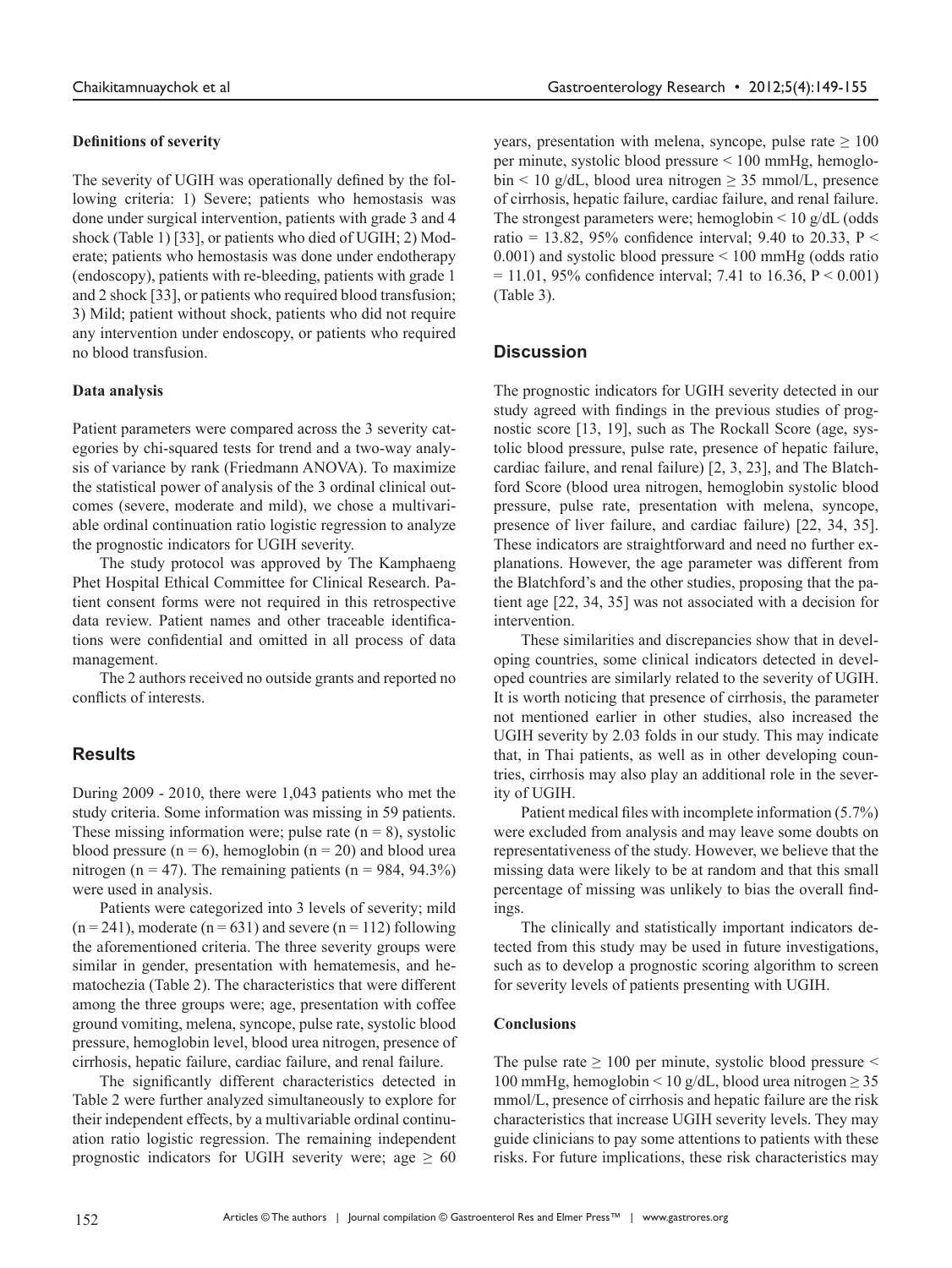| <b>Characteristics</b> | $OR*$    | 95%CI          | P-value     |
|------------------------|----------|----------------|-------------|
| Demographics           |          |                |             |
| Male                   | 0.99     | $0.73 - 1.36$  | 0.996       |
| Age (year)             |          |                |             |
| <60                    | 1.00     | ref            |             |
| $\geq 60$              | 1.27     | $0.94 - 1.73$  | 0.120       |
| Mode of presentation   |          |                |             |
| Hematemesis            | 1.30     | $0.93 - 1.84$  | 0.129       |
| Coffee ground          | 0.87     | $0.57 - 1.31$  | 0.500       |
| Hematochezia           | 0.87     | $0.47 - 1.59$  | 0.651       |
| Melena                 | 1.10     | $0.79 - 1.53$  | 0.574       |
| Syncope                | 1.29     | $0.89 - 1.87$  | 0.179       |
| Hemodynamics           |          |                |             |
| Pulse (/min)           |          |                |             |
| $<100$                 | 1.00     | ref            |             |
| $\geq 100$             | 1.72     | $1.21 - 2.45$  | 0.003       |
| SBP (mmHg)             |          |                |             |
| $\leq 100$             | 11.01    | $7.41 - 16.36$ | ${}< 0.001$ |
| $\geq 100$             | 1.00     |                |             |
| Biochemicals           |          |                |             |
| Hemoglobin (g/dL)      |          |                |             |
| $\leq 10$              | 13.82    | 9.40-20.33     | ${}< 0.001$ |
| $\geq 10$              | 1.00     | ref            |             |
| BUN (mmol/L)           |          |                |             |
| $<$ 35                 | 1.00     | ref            |             |
| $\geq$ 35              | 1.73     | $1.25 - 2.40$  | 0.001       |
| Co-morbidities         |          |                |             |
| Cirrhosis              | 2.03     | 1.32-3.11      | $0.001\,$   |
| Hepatic failure        | 5.50     | $1.14 - 26.64$ | 0.034       |
| Cardiac failure        | 4.07     | $0.83 - 19.90$ | 0.083       |
| Renal failure          | $1.26\,$ | $0.68 - 2.35$  | 0.466       |

**Table 3.** Risk of Increasing in Severity of Upper Gastrointestinal Hemorrhage (Odds Ratio and 95% Confidence Interval), by Demographic and Clinical Profiles

\*Odds ratio from multivariable ordinal continuation ratio logistic regression.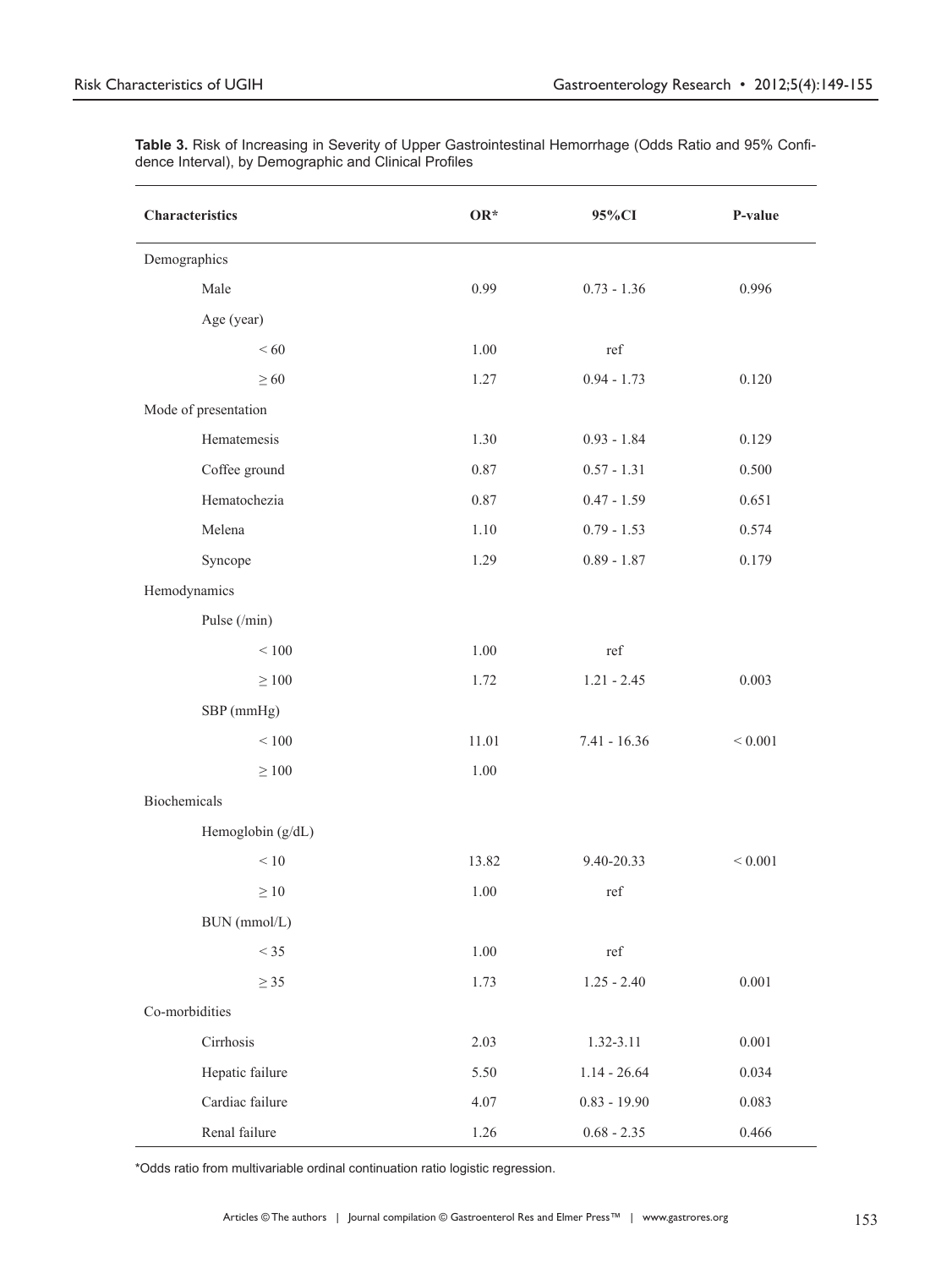be used in the process of UGIH risk stratification in developing countries.

# **Acknowledgement**

The authors wish to acknowledge Kamchai Rangsimanpaiboon MD, the director of Kamphaeng Phet Hospital for his strong support for this investigation.

# **Ethical Approval**

Ethical approval was approved by The Kamphaeng Phet Hospital Ethical Committee for Clinical Research.

# **Grants or Conflicts of Interests**

None declared.

# **References**

- 1. Non-variceal upper gastrointestinal haemorrhage: guidelines. Gut. 2002;51 Suppl 4:iv1-6.
- 2. Rockall TA, Logan RF, Devlin HB, Northfield TC. Incidence of and mortality from acute upper gastrointestinal haemorrhage in the United Kingdom. Steering Committee and members of the National Audit of Acute Upper Gastrointestinal Haemorrhage. BMJ. 1995;311(6999):222-226.
- 3. Rockall TA, Logan RF, Devlin HB, Northfield TC. Risk assessment after acute upper gastrointestinal haemorrhage. Gut. 1996;38(3):316-321.
- 4. Zimmerman J, Siguencia J, Tsvang E, Beeri R, Arnon R. Predictors of mortality in patients admitted to hospital for acute upper gastrointestinal hemorrhage. Scand J Gastroenterol. 1995;30(4):327-331.
- 5. Vreeburg EM, Snel P, de Bruijne JW, Bartelsman JF, Rauws EA, Tytgat GN. Acute upper gastrointestinal bleeding in the Amsterdam area: incidence, diagnosis, and clinical outcome. Am J Gastroenterol. 1997;92(2):236- 243.
- 6. Jiranek GC, Kozarek RA. A cost-effective approach to the patient with peptic ulcer bleeding. Surg Clin North Am. 1996;76(1):83-103.
- 7. Atkinson RJ, Hurlstone DP. Usefulness of prognostic indices in upper gastrointestinal bleeding. Best Pract Res Clin Gastroenterol. 2008;22(2):233-242.
- 8. Hamoui N, Docherty SD, Crookes PF. Gastrointestinal hemorrhage: is the surgeon obsolete? Emerg Med Clin North Am. 2003;21(4):1017-1056.
- 9. Rockall TA, Logan RF, Devlin HB, Northfield TC. Se-

lection of patients for early discharge or outpatient care after acute upper gastrointestinal haemorrhage. National Audit of Acute Upper Gastrointestinal Haemorrhage. Lancet. 1996;347(9009):1138-1140.

- 10. Swain CP, Kirkham JS, Salmon PR, Bown SG, Northfield TC. Controlled trial of Nd-YAG laser photocoagulation in bleeding peptic ulcers. Lancet. 1986;1(8490):1113- 1117.
- 11. Storey DW, Bown SG, Swain CP, Salmon PR, Kirkham JS, Northfield TC. Endoscopic prediction of recurrent bleeding in peptic ulcers. N Engl J Med. 1981;305(16):915-916.
- 12. Katschinski BD, Logan RF, Davies J, Langman MJ. Audit of mortality in upper gastrointestinal bleeding. Postgrad Med J. 1989;65(770):913-917.
- 13. Katschinski B, Logan R, Davies J, Faulkner G, Pearson J, Langman M. Prognostic factors in upper gastrointestinal bleeding. Dig Dis Sci. 1994;39(4):706-712.
- 14. Kalabakas A, Xourgias B, Karamanolis D. Incidence and significance of stigmata of recent haemorrhage in ulcer patients without clinical evidence of recent bleeding. Gut. 1990;31:A1206.
- 15. Wara P, Berg V, Amdrup E. Factors influencing mortality in patients with bleeding ulcer. Review of 7 years' experience preceding therapeutic endoscopy. Acta Chir Scand. 1983;149(8):775-785.
- 16. MacLeod IA, Mills PR. Factors identifying the probability of further haemorrhage after acute upper gastrointestinal haemorrhage. Br J Surg. 1982;69(5):256-258.
- 17. Bornman PC, Theodorou NA, Shuttleworth RD, Essel HP, Marks IN. Importance of hypovolaemic shock and endoscopic signs in predicting recurrent haemorrhage from peptic ulceration: a prospective evaluation. Br Med J (Clin Res Ed). 1985;291(6490):245-247.
- 18. Branicki FJ, Coleman SY, Fok PJ, Pritchett CJ, Fan ST, Lai EC, Mok FP, et al. Bleeding peptic ulcer: a prospective evaluation of risk factors for rebleeding and mortality. World J Surg. 1990;14(2):262-269; discussion 269- 270.
- 19. Clason AE, Macleod DA, Elton RA. Clinical factors in the prediction of further haemorrhage or mortality in acute upper gastrointestinal haemorrhage. Br J Surg. 1986;73(12):985-987.
- 20. Morgan AG, Clamp SE. O.M.G.E. International Upper Gastro-intestinal Bleeding Survey 1978-1982. Scand J Gastroenterol Suppl. 1984;95:41-58.
- 21. Tham TC, James C, Kelly M. Predicting outcome of acute non-variceal upper gastrointestinal haemorrhage without endoscopy using the clinical Rockall Score. Postgrad Med J. 2006;82(973):757-759.
- 22. Blatchford O, Murray WR, Blatchford M. A risk score to predict need for treatment for upper-gastrointestinal haemorrhage. Lancet. 2000;356(9238):1318-1321.
- 23. Rockall TA, Logan RF, Devlin HB, Northfield TC. In-